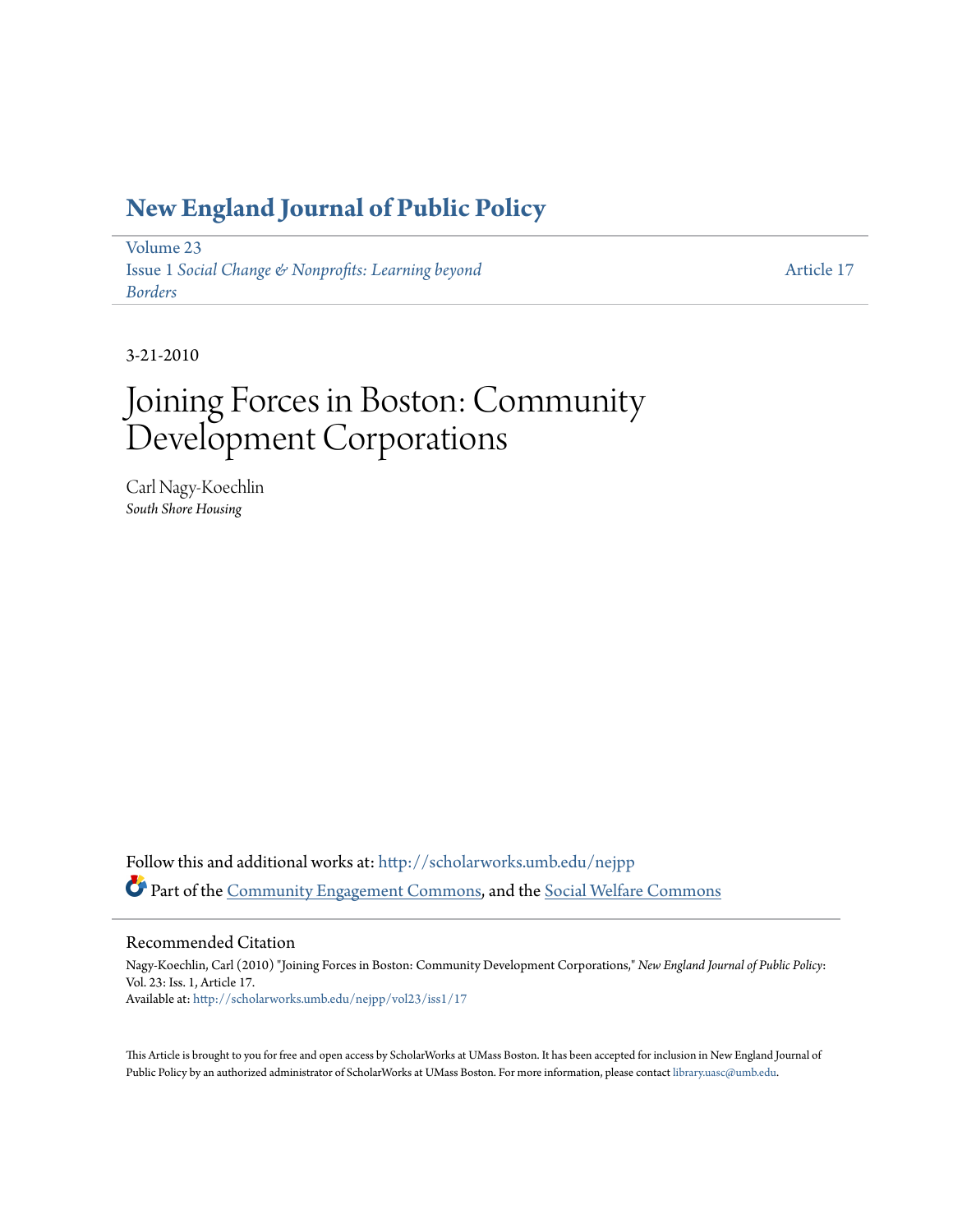# **Joining** Forces in Boston

# **Community** Development **Corporations**

#### *Carl Nagy-Koechlin*

In 1 n 2005, the Jewish Community Relations Council organized a Learning Exchange in which a group of Boston antipoverty leaders traveled to Israel with the goal of fostering cross-fertilization between the Boston delegation and their counterparts in Haifa. The Exchange achieved that goal remarkably. At the time, I was the director of a Boston-based community development corporation (CDC) that faced challenges related to rapid neighborhood change, and my experience spurred me to seek out opportunities for cross-fertilization and collaboration within greater Boston of the type we experienced in Haifa. Specifically, I brought colleagues together to share our experiences leading CDCs in a changing environment. Those conversations grew into the Community Development Innovation Forum, which engaged about eighty community development practitioners and allies in a process of rethinking our strategies and our field. As part of that process, and motivated by the Boston–Haifa experience, I devoted myself to exploring how collaborations can help CDCs be more effective and resilient. This article summarizes the observations and analysis that resulted from that exploration, which I believe are applicable to nonprofit and socialchange organizations more generally, particularly those that are place based.

#### Collaboration Continuum

Collaborations are complex undertakings, bringing together the goals, cultures, and peculiarities of two or more organizations. This complexity, however, has not prevented a proliferation of such collaborations throughout the communitydevelopment field and among nonprofits in general. These collaborations appear to be growing in number and complexity.

The call from public and private funders for consolidation among nonprofits

*Carl Nagy-Koechlin recently became the executive director of South Shore Housing, a nonprofit affordable housing organization serving Bristol and Plymouth counties south of Boston. Previously, Carl was the executive director of Fenway Community Development Corporation. Carl has twenty-five years of experience in the community development field. He received a Masters of City Planning from MIT in 1989 and a B.A. in economics from the University of Massachusetts Amherst in 1982. He lives in Dorchester, Massachusetts, with his wife and two sons.*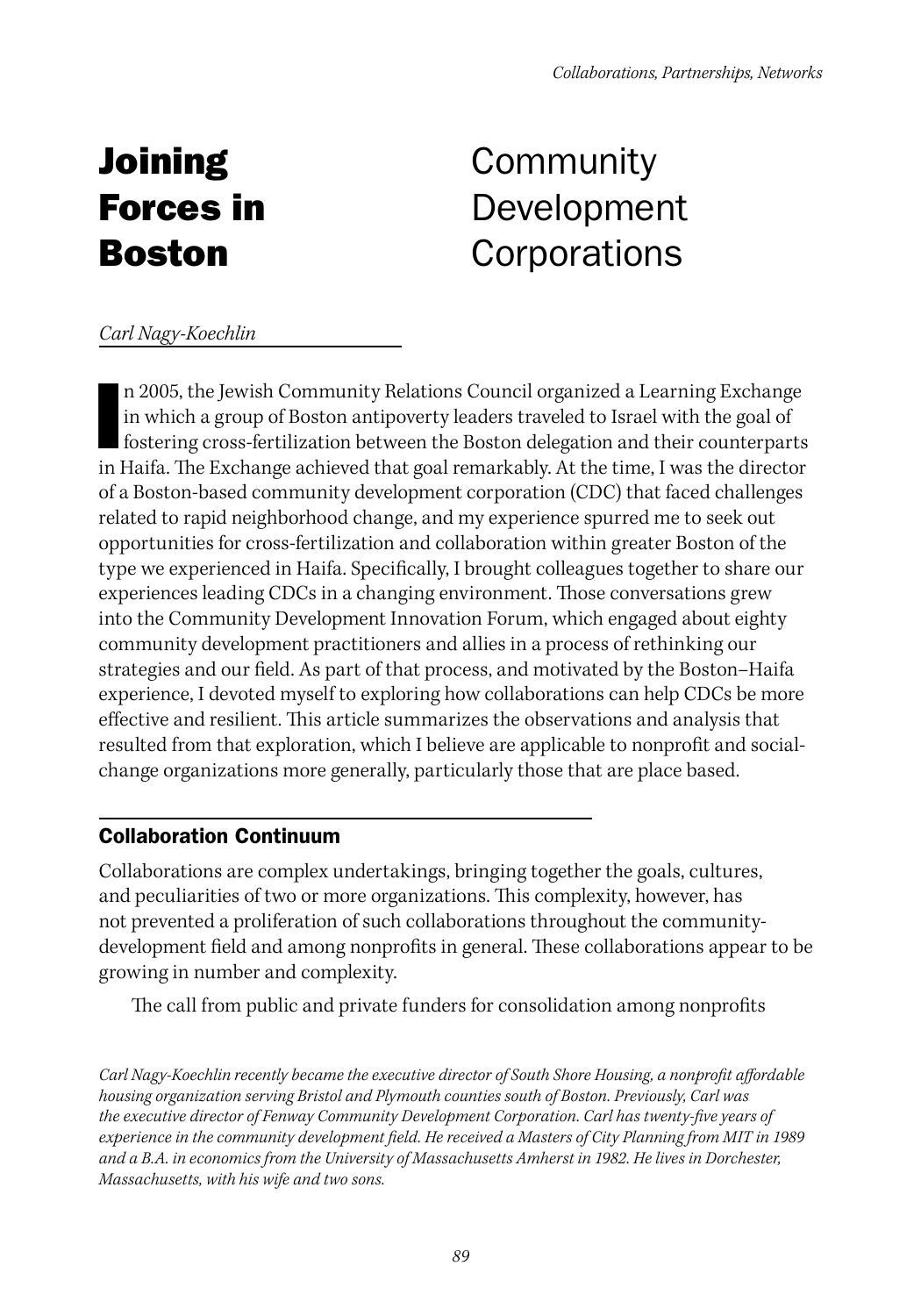— CDCs in particular — has grown more persistent during this difficult economic period, and understandably so. The Boston Foundation, a leading funder and policy advocate in greater Boston, published a report entitled *Passion & Purpose: Raising the Fiscal Fitness for Massachusetts Nonprofits*, in which the foundation asserts that the "Massachusetts Nonprofit Sector needs to seriously consider mergers, strategic alliances, and collaborations."

Mergers among community development organizations so far have been rare. On the other hand, collaborations short of mergers are common. David LaPiana (lapiana. org), an organizational consultant specializing in strategic restructuring, depicts a continuum of organizational affiliation with three distinct degrees:

- **•** Collaboration: No permanent commitment and decision making remains within each organization.
- **•** Alliance: Commitment for foreseeable future; decision making is shared; structured by explicit agreement.
- Integration: Changes to corporate control and/or structure, including creation and or dissolution of one or more organizations.

Organizations considering collaboration should move deliberately and strategically in choosing the right partner and structuring the partnership effectively. Less structured and "reversible" collaborations may allow groups to test the waters before entering into more formal partnerships or mergers.

### Form Follows Function: Goals and Forces Driving Collaboration

When it comes to the nature of organizational collaboration, Frank Lloyd Wright's principle that "form follows function" is apt. Collaborations should be structured appropriate to the objectives of the participating organizations. These objectives might include pursuit of scarce resources, operational efficiencies, shared capacity, and enhanced power through coalitions. Most collaborations are driven by a combination of these factors and are not easily categorized. But there are certain patterns and traits among the community development collaborations that form the basis for the following collaboration typology.

**Collaborations for Comprehensive Community Impact.** CDCs typically view their neighborhoods comprehensively. Their visions usually extend beyond the bricks and mortar of their affordable housing projects and the range of their various community programs. Driven by their expansive visions, some CDCs have overextended themselves, trying to address issues that they are not suited to address. Most CDCs have concluded that achieving all aspects of their vision for stable, diverse, and vibrant neighborhoods is beyond their scope and capacity. Some have turned to collaborations with other groups in their communities to achieve the kind of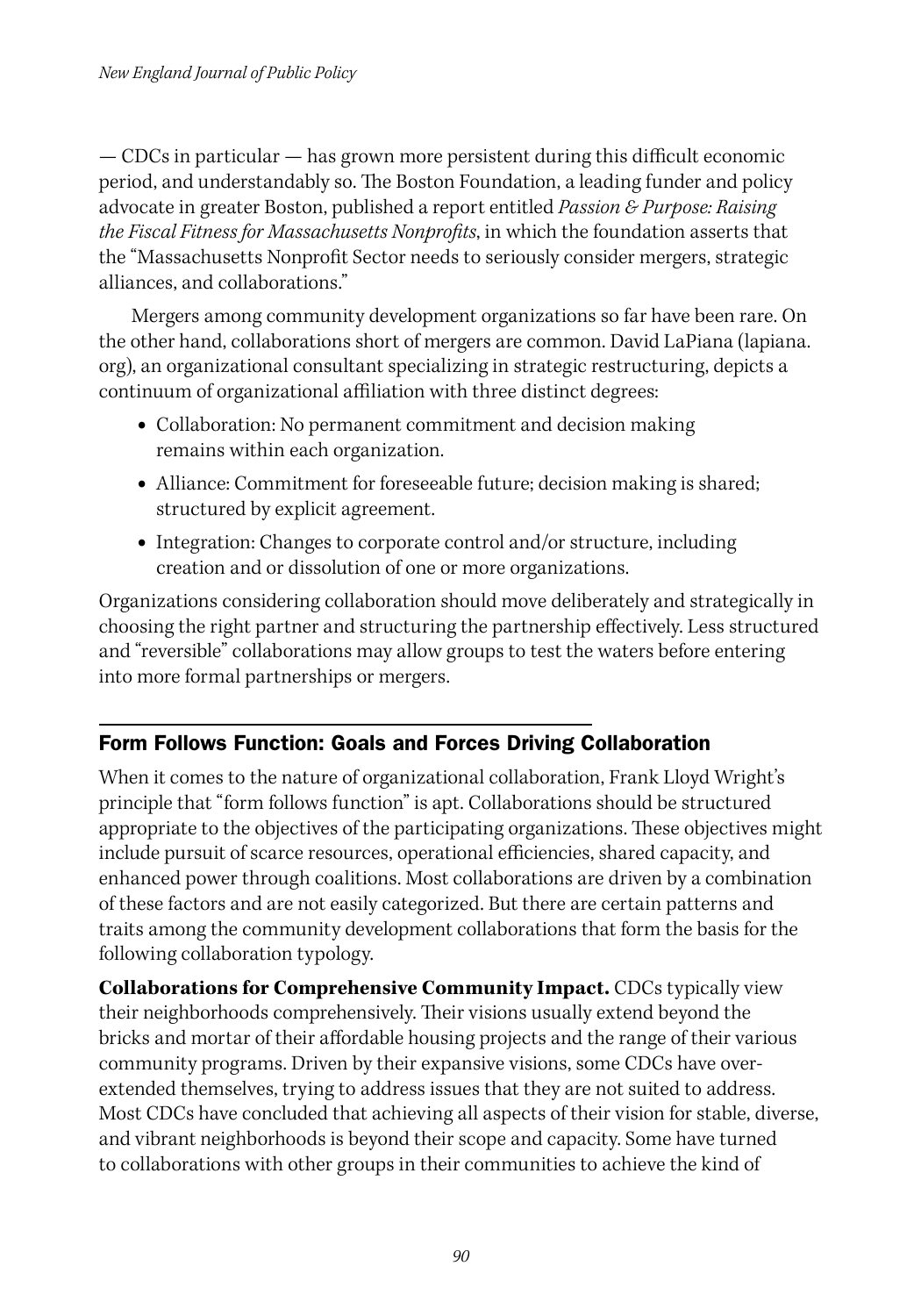comprehensive impact they seek.

The most promising current model for this approach is the Chicago New Communities Program (www.newcommunities.org). The program, which was initiated by the Local Initiative Support Corporation, with extensive funding from the John D. and Catherine T. MacArthur Foundation, supports broad community partnerships in sixteen Chicago neighborhoods aimed at comprehensively addressing those communities' needs. In most but not all cases CDCs play the convening role in these partnerships. The priorities in each community were set through extensive and inclusive community organizing and planning processes.

**Regional Collaboration.** While CDCs' neighborhood base is ideal for achieving community participation and organizational accountability, it is limiting in that the solutions to the challenges communities face — like jobs, transportation, and the environment — are increasingly regional national, or even global in nature. CDCs that aim to address these issues often come together to cover a broader geography that corresponds better to the issue they strive to address.

In their efforts to bring living-wage job opportunities to their neighborhood residents, Jamaica Plain NDC and Fenway CDC jointly initiated the Health Care Research and Training Institute. The Institute consisted of an elaborate incumbent worker-training program that over five years trained and coached over 1,000 entrylevel workers at about ten Longwood Medical Area (LMA) institutions, and trained and placed over 100 jobseekers from various Boston neighborhoods for entry-level jobs in the LMA. Despite its important impact, this sectoral workforce strategy coexisted uneasily with the two CDCs' neighborhood focus.

**Shared Capacity Collaboration.** The rationale and viability of having "soup-to-nuts" community development organizations in some seventy-five communities across the state has been legitimately questioned. Increasingly practitioners and funders alike have favored the evolution toward a more diverse community development field that includes a greater variety of community development organizations that network at the local, regional, and statewide level. Under this scenario, some organizations would specialize in particular activities or serve particular populations, while others would retain a largely place-based character, with a number of permutations in between. Some organizations would be largely volunteer-run, perhaps with small staffs, while others would have substantial real estate assets and a relatively large staff. The result could be a field that is more efficient and able to serve more communities and people than it does now, while at the same time remaining accountable and accessible to the communities it serves.

There have been many effective and instructive examples of collaborations built on this principle. CDCs recognize that the residents or businesses in their communities may benefit from certain programs or expertise that the CDC cannot itself provide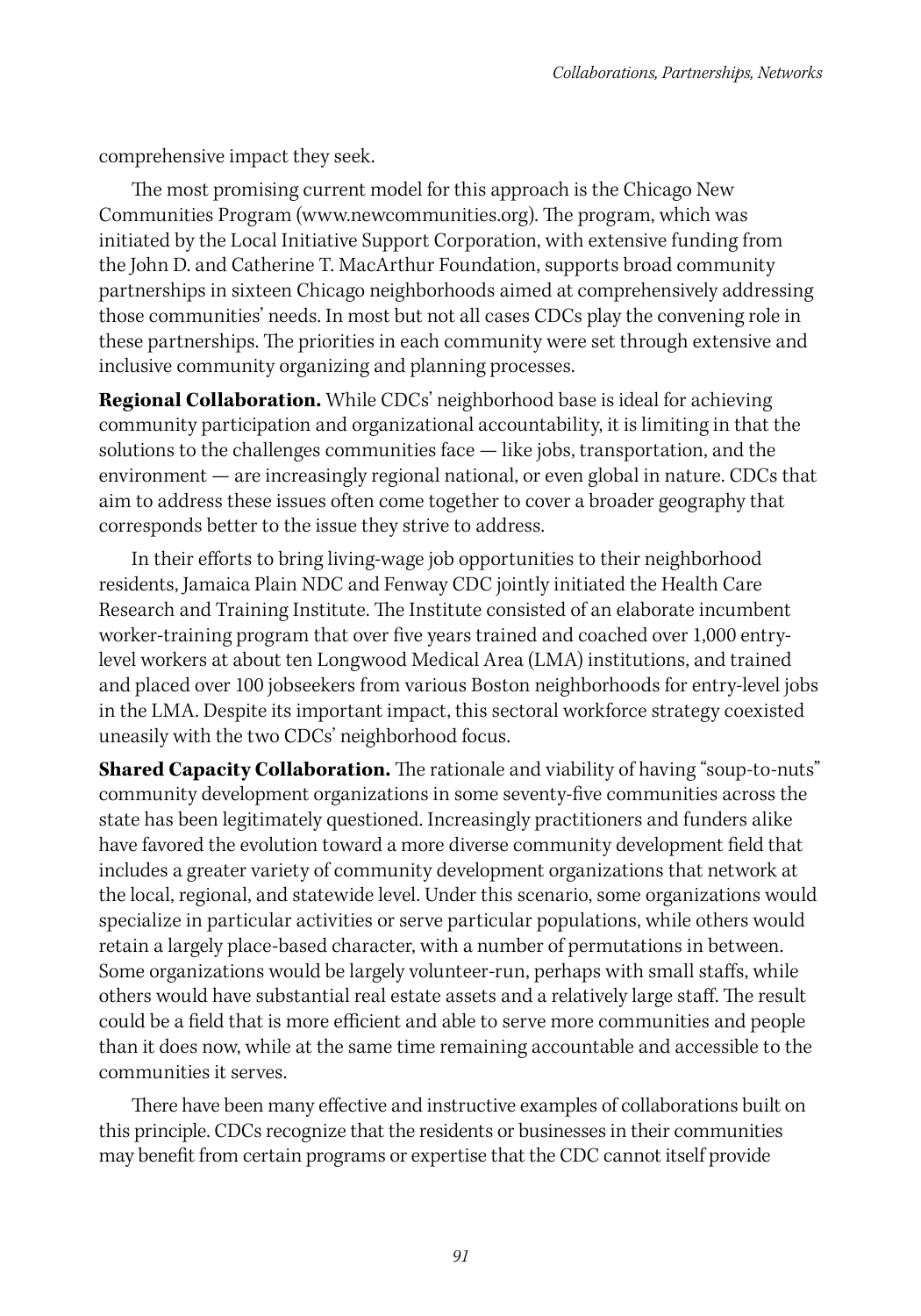or sustain. In these cases collaborations may offer the economies of scale to support shared programmatic or technical capacity that can serve several communities. The Community Business Network is an example of this approach. It was forged by Bostonbased CDCs in 1997 to offer small business technical assistance and training through a shared capacity network where a few CDCs with technical capacity served businesses referred by "feeder" CDC partners who lacked that same capacity. Among the network's impressive results and success stories were the nearly \$12 million in loans it made or arranged to small and microbusinesses and the 992 jobs created as a result.

**Transactional Partnerships.** While the work of CDCs is grounded in their social justice missions, their impact is usually driven by specific opportunities. Some of these opportunities — including complex and risky real estate development opportunities — are too big for CDCs to pursue on their own and therefore require partnerships or joint ventures.

Even as CDCs have built extensive development track records, they may still lack the internal staff and financial capacity to seize development opportunities in their neighborhoods or to manage these assets. This is particularly true for mixed-use and mixed-income projects, which may include components with which CDCs have little experience. In addition, in the current financing and investment crisis, CDCs frequently do not meet lender and investor financial requirements. For their part, CDCs bring various attributes as partners on complex real estate deals, including legitimacy within the community, housing development expertise, and access to flexible and below-market financing resources.

 Some of the most productive CDCs in the region have turned frequently and fruitfully to real estate development partnerships. This suggests that transactional partnerships, or joint ventures, are becoming more common, even as — or perhaps because — CDCs are more experienced and sophisticated.

**Power Collaborative.** Individually, communities and CDCs may lack the power and leverage to achieve their visions. For this reason, the community development movement has relied on the same coalition strategies that many other social movements have successfully employed. Most CDCs have led or joined coalitions to stop urban renewal, highways, ballparks, crime, or lending practices from ravaging their neighborhoods. Coalitions have also given communities the power to affirmatively advance their vision through legislative efforts and grassroots campaigns.

The Fairmount Collaborative, a partnership of CDCs and other organizations located along a commuter rail line that runs through many of Boston's low-income neighborhoods, is a powerful example of a coalition of CDCs that has been able to address a fundamental injustice  $-$  transit inequity  $-$  in a way that none of its coalition partners could have independently. The Collaborative has already won improved train service and additional stations along a commuter rail line that runs through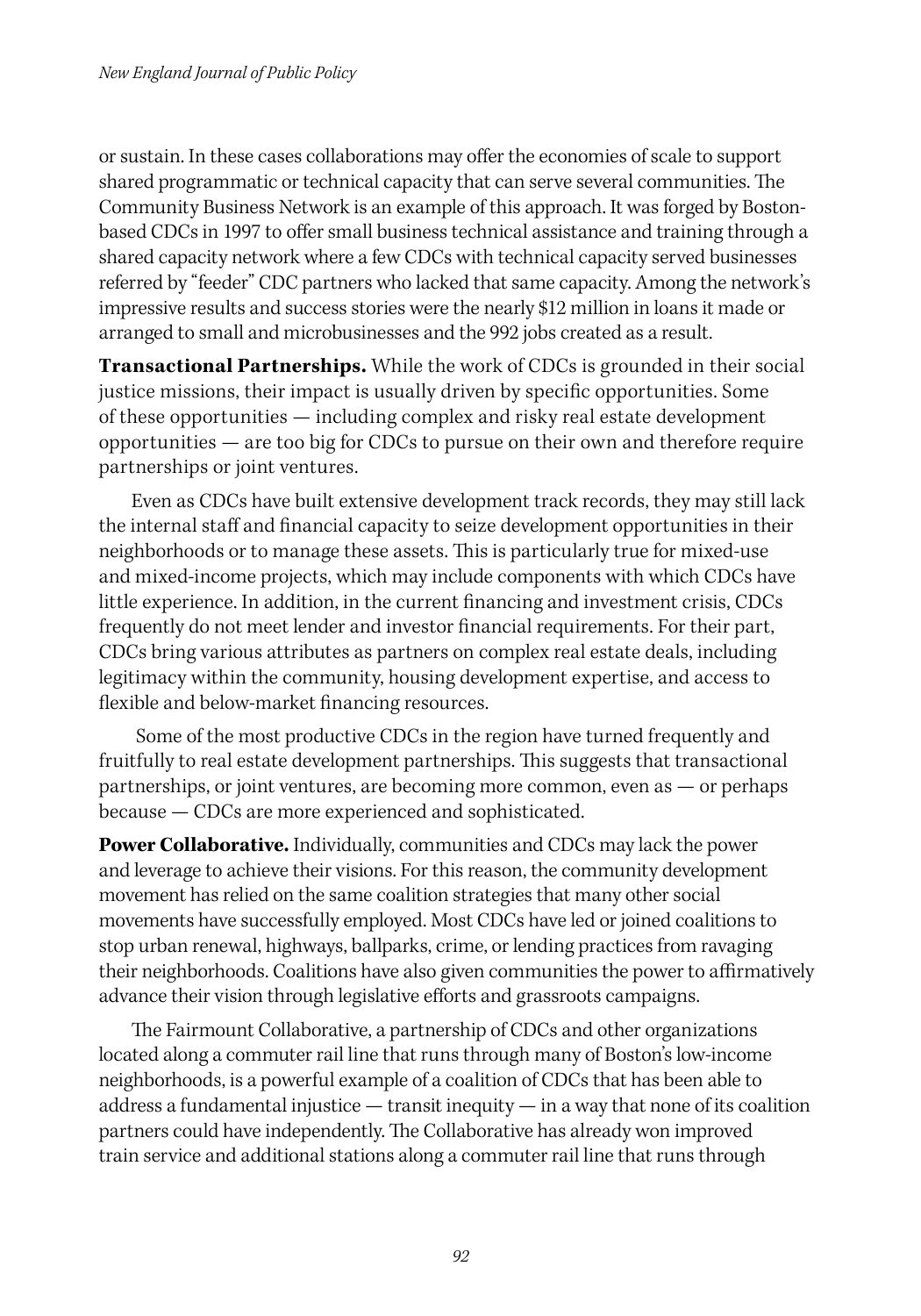neighborhoods previously underserved by mass transit. It is now spearheading a smart growth development agenda to create vital "urban villages" with new affordable housing, economic development opportunities, open space, and needed services to benefit the low- and moderate-income residents living along the corridor.

**Long-Term Partnerships.** Successful partnerships often endure or else resurface around new opportunities. The partners in these long-term collaborations have overlapping goals that go beyond a specific opportunity and capitalize on complementary expertise. Trust and fluid working relationships are also key elements that motivate organizations to stick together or to regularly rekindle their collaboration when the circumstances call for it.

Jamaica Plain NDC's long-term collaboration with City Life/Vida Urbana has been productive and enduring. City Life has played a sort of "tree-shaker" role — organizing tenants, pressing landlords, and engaging public officials in ways that have created housing development opportunities for JPNDC. For its part, JPNDC has played a complementary "jam-maker" role, picking up the opportunities shaken free by City Life's agitation and turning them into projects that advance the organizations' shared vision.

**Funder-Initiated or Encouraged Collaborations.** Most community development collaborations have been practitioner-driven. But private and public funders are increasingly encouraging collaboration, in some cases making it a prerequisite for funding. While some CDCs bristle at the imposition of funders' priorities on the field, if community development is to become more collaborative and more rationally configured, funders need to help make that happen. Practitioner skepticism regarding funder-driven collaborations is not unfounded. Incentives or requirements to collaborate can lead to dysfunctional forced marriages that lack synergy and are unsustainable. More often, though, funders enable productive collaborations that might not have been forged without the availability of resources.

The Boston Foundation has not only encouraged or required collaborations among grantees, it has also organized various consortia of funders around a variety of philanthropic initiatives including workforce development, civic engagement, English as a second language, family homelessness, and housing foreclosure.

### Conclusion

CDCs in Boston and elsewhere are collaborating extensively. These collaborations have been driven by the desire to have broader or deeper impact, achieve greater efficiencies, build power, and secure resources. In addition to the range of goals that motivate them, these collaborations fall along a continuum of intensity, formality, and permanence, with the great majority falling short of merger. Many of these appear driven by necessity. A tough economy and fewer viable real estate development opportunities, among other factors, have put financial stress on CDCs, forcing